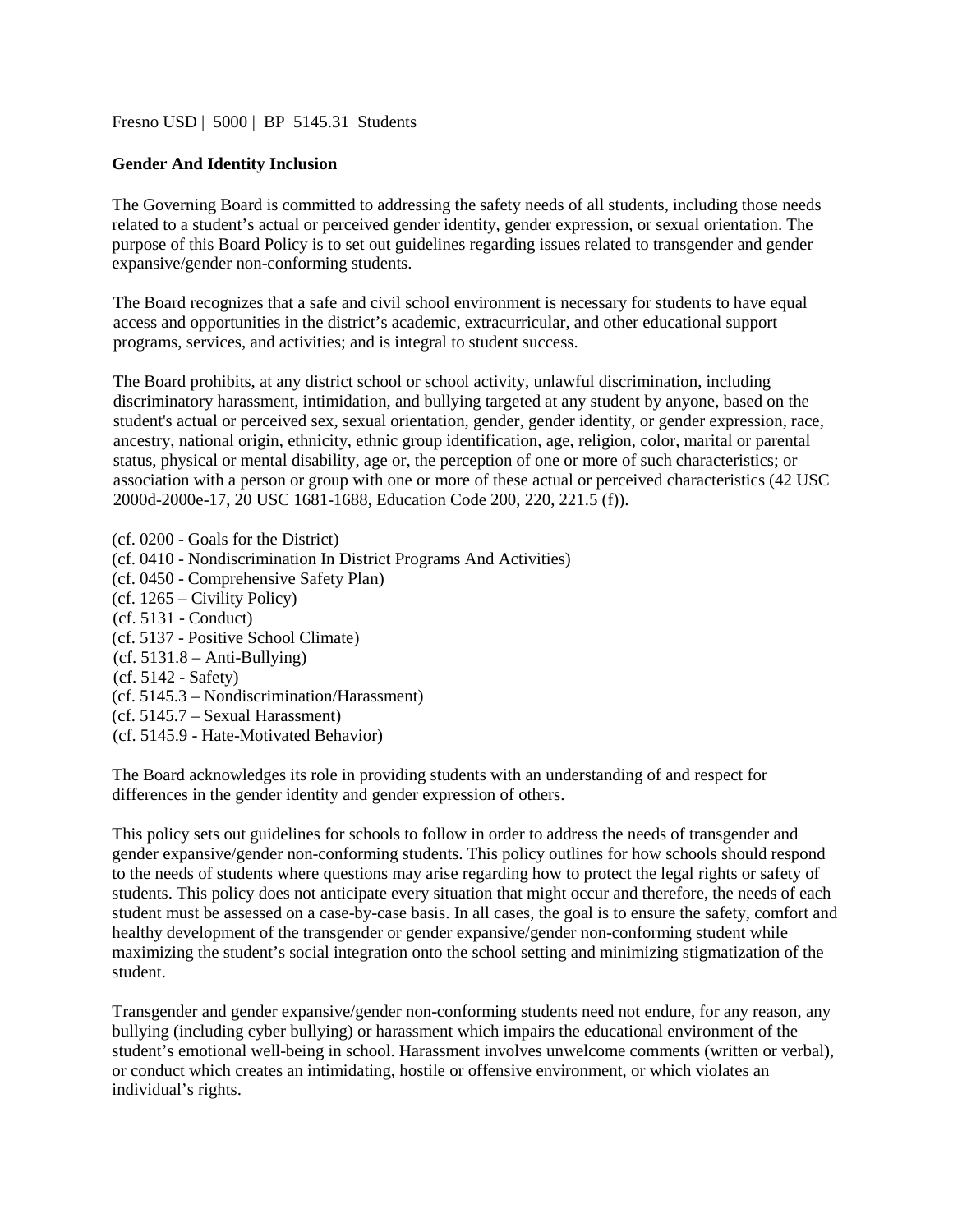All allegations of unlawful discrimination in district programs and activities shall be investigated and resolved in accordance with the procedures specified in AR 1312.3 - Uniform Complaint Procedures.

(cf. 1312.3 Uniform Complaint Procedures)

The following definitions are not intended to represent all identities, or label students, but rather to assist in the general understanding of this policy, the legal rights of students and the legal obligations of school/district staff. Although students may or may not use these terms to describe themselves, these definitions can be used as functional descriptors. Although often conflated, every person has both a gender identity and a sexual orientation which are described in more detail below.

## Definitions Related to Gender:

Gender: Refers to a person's actual sex or perceived sex, and includes their perceived identity, appearance, or behavior, whether or not that identity, appearance or behavior is different from what is traditionally associated with a person's sex at birth. Given the numerous combinations these factors can create; gender is better understood as a spectrum. (Title 5, California Code of Regulations, §4910(k))

Gender Identity: Refers to someone's own personal sense of being male, female, both or neither, regardless of one's assigned sex at birth.

Gender Expression: How individuals express themselves, including characteristics and behaviors such as appearance, dress, grooming, mannerisms, movement, speech patterns, and social interactions that are perceived as masculine or feminine.

Cisgender: A term for people whose gender identity aligns with the sex they were assigned at birth.

Gender Expansive/Gender Non-Conforming: Refers to a wider, more flexible range of gender identities or expressions than those typically associated with the binary (male/female) gender system. Note: Gender non-conforming individuals may or may not identify as transgender or questioning. Their sexual orientation is distinct from their gender identity and they may be heterosexual, gay, bisexual, lesbian, or questioning (see sexual orientation).

Transgender: An umbrella term used to describe an individual whose gender identity is different from their assigned sex at birth. Note: This term is an adjective. Using this term as a verb (i.e., transgendered) or noun (i.e., transgenders) is offensive and should be avoided.

Gender Pronouns: A word that refers to someone who is being talked about in place of their name (i.e. she, he, them) and which is in alignment with their gender identity.

Transition: The process through which people begin to live as the gender with which they identify, rather than the one typically associated with their sex assigned at birth.

Definitions Related to Sexual Orientation:

Sexual Orientation: Describes a person's emotional, romantic and/or physical attraction to other people. Individuals may identify as heterosexual, lesbian, gay, bisexual, questioning, or may use other terms.

Heterosexual: A person whose emotional, romantic and/or romantic attraction is toward people of a different gender.